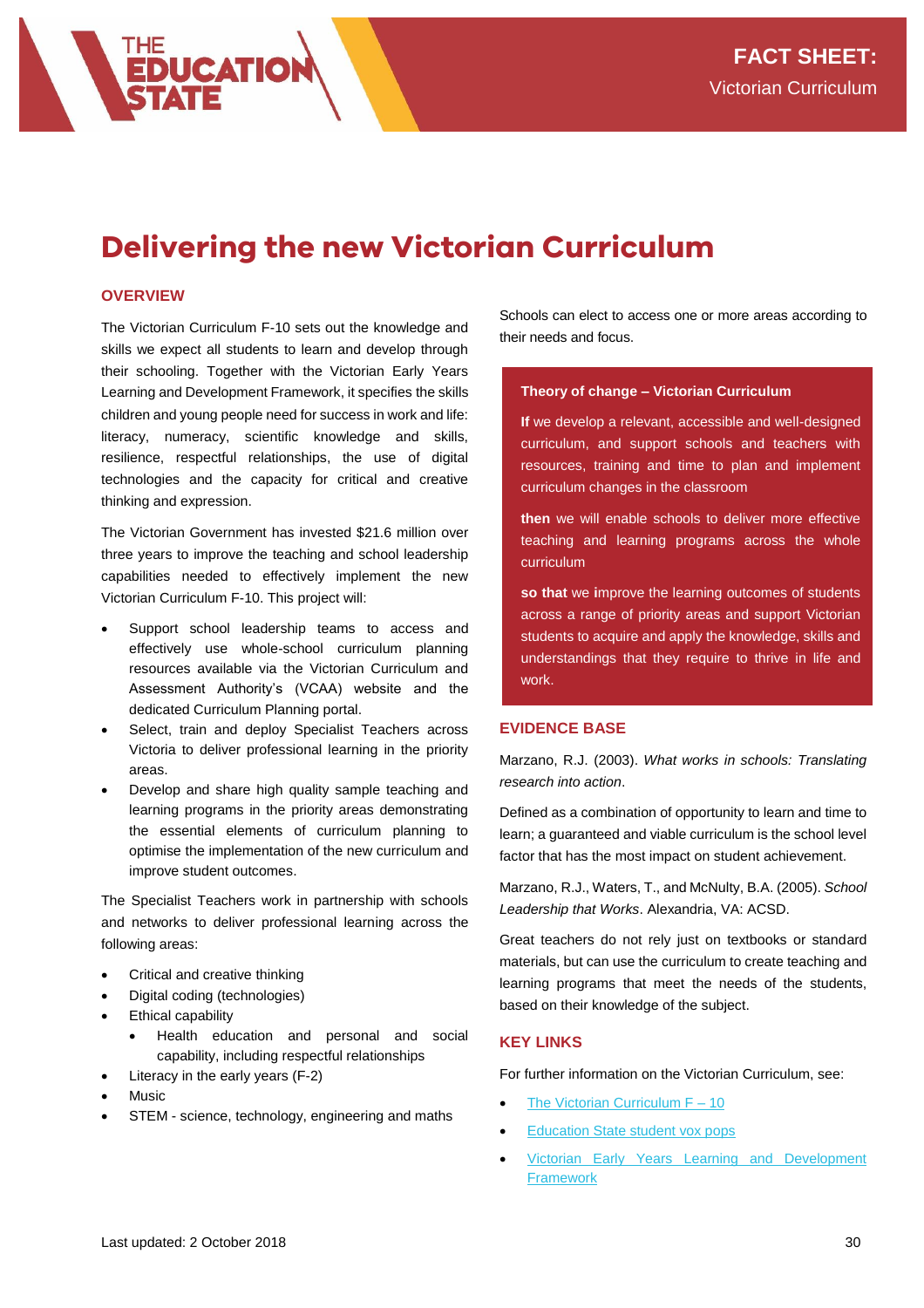# **FREQUENTLY ASKED QUESTIONS**

#### **How do schools access the Specialist Teachers?**

Schools access the support of Specialist Teachers by registering for professional learning sessions listed on the VCAA's Victorian Curriculum F-10 professional learning webpage at[: Victorian Curriculum Professional Learning.](https://www.vcaa.vic.edu.au/Pages/foundation10/viccurriculum/proflearning/complete-professional-learning.aspx)

Teachers can choose to participate in face-to-face professional learning workshops and/or online sessions.

Networks and clusters of schools can request the VCAA to provide a Specialist Teacher to support teachers by completing a Request for Support template, which can be accessed at: [Victorian Curriculum Professional Learning.](https://www.vcaa.vic.edu.au/Pages/foundation10/viccurriculum/proflearning/complete-professional-learning.aspx)

On-demand modules are available on th[e VCAA Curriculum](https://www.vcaa.vic.edu.au/Pages/foundation10/viccurriculum/curriculum-area-advice.aspx)  [Area Advice webpages.](https://www.vcaa.vic.edu.au/Pages/foundation10/viccurriculum/curriculum-area-advice.aspx) These are short resources that help teachers to develop their understanding of Victorian Curriculum F-10 Implementation.

The Specialist Teachers are a state-wide resource.

There is not a Specialist Teacher for each region or network area. Professional development sessions are strategically planned to enable teachers in metropolitan and regional areas to access this support.

The professional learning opportunities will continue to be available until December 2018.

# **How can we ensure that the Victorian Curriculum roll-out is integrated with school planning?**

Victorian Curriculum F-10 implementation support is integrated with curriculum planning:

- Principals and school leaders were comprehensively briefed during Semester 1 2016 about the Victorian Curriculum F-10.
- Victorian Government schools have received all three tranches of funding to facilitate curriculum planning based on the Victorian Curriculum F-10, and funding to support teacher participation in targeted professional learning.
- Victorian Government schools identify the curriculum priority areas for which they seek support – identification of these areas will flow from and be consistent with school planning processes.
- Teachers may participate in targeted professional learning, facilitated by the Specialist Teachers, for the areas that their schools have designated as a priority.

## **PROGRESS TO DATE**

| First cohort of Specialist Teachers commenced                                                                                 | Feb 2016            |
|-------------------------------------------------------------------------------------------------------------------------------|---------------------|
| Curriculum Leadership Program (CLP) delivered to every principal or designated<br>curriculum leader of all government schools | Feb - May 2016      |
| Victorian Curriculum F-10 implementation survey of school priority needs undertaken                                           | Jul 2016            |
| First tranche of funding to support curriculum planning time and teacher release                                              | Jul 2016            |
| First cohort of Specialist Teachers commenced planning support to schools in the targeted<br>priority areas                   | Oct 2016            |
| Principals drive new curriculum planning including school-based curriculum and<br>assessment plans                            | Mar – Dec 2016      |
| Second cohort of Specialist Teachers selected                                                                                 | Dec 2016            |
| All schools implement teaching and learning programs based on the new Victorian<br>Curriculum F-10                            | Jan 2017            |
| Delivery of Specialist Teacher facilitated professional learning for teachers commenced                                       | May 2017            |
| Specialist Teachers deliver professional learning sessions for teachers state-wide                                            | May 2017 - Dec 2018 |
| Second tranche of funding to support curriculum planning time and teacher release                                             | Jun 2017            |
| Third and final cohort of Specialist Teachers selected                                                                        | Sep 2017            |
|                                                                                                                               |                     |